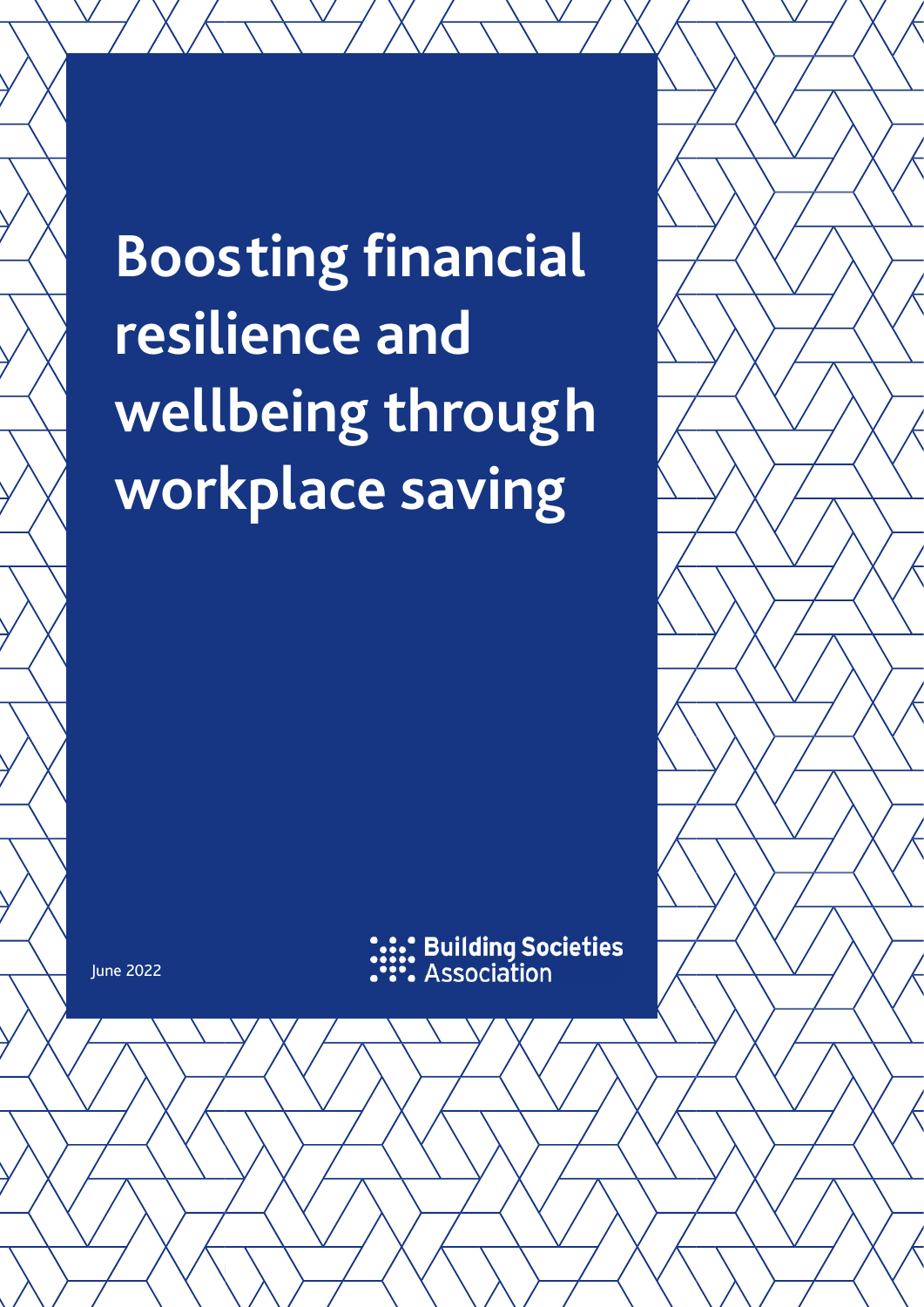## Foreword

In the Spring of 2022, the Money and Pensions Service (MaPS) published four national delivery plans outlining how partners and MaPS will take forward the goals set out in the UK Strategy for Financial Wellbeing. MaPS has a statutory duty to coordinate this UK Strategy, alongside delivering the MoneyHelper service to support people, particularly those in vulnerable circumstances, to make the most of their money and pensions, and commissioning debt advice services in England.

To achieve the scale of change needed, MaPS coordinates the UK Strategy, working in partnership with stakeholders across financial services, government, education, community settings and the workplace to improve the financial wellbeing of millions of people across the UK. This is placed into even sharper focus by the increased cost of living pressures faced by many.

Nation of Savers – where our collective goal for the next decade is to increase the number of new savers on low-to-modest incomes by two million – is one of the core pillars of the UK Strategy for Financial Wellbeing. When four in ten people have less than £100 in a savings account, working with employers and providers such as building societies and credit unions to help expand at scale the offer of payroll-deducted savings schemes is at the heart of meeting this challenge. So, we warmly welcome this report's focus on workplace savings and the financial resilience and security it could offer to millions in these uncertain times.

In the last few years, MaPS has contributed funding to test opt-in models of workplace savings. By employing various behavioural nudges, our partners have succeeded in increasing take-up rates, but recently, MaPS has supported early testing of autosave workplace savings, where an employer automatically opts a new employee into a fully accessible payroll-deducted scheme, unless the employee chooses to opt out. Initial signs are positive that this results in more people, by default, choosing to build a savings buffer through their employer. Further testing is now under way on autosave models, plus research on the best ways to communicate such schemes to people who could benefit from them.

Whichever model of workplace savings – opt-in or autosave – employers wish to offer their workforce in the years ahead, we look forward to working alongside BSA and its members as, collectively, we build a Nation of Savers.



Sarah Porretta Propositions, Insights and External Engagement Executive Director Money and Pensions Service

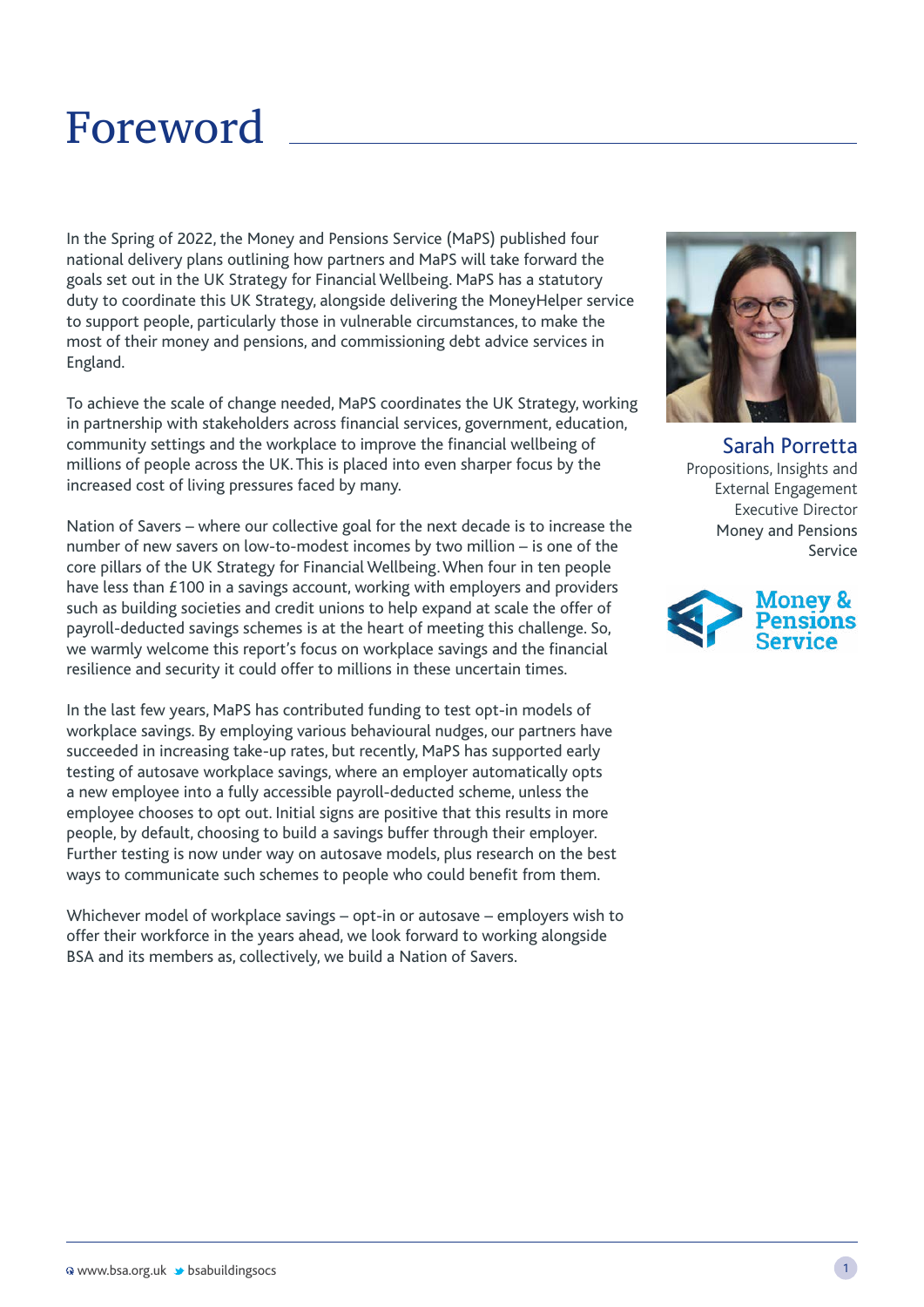## Introduction

The Covid pandemic and the subsequent substantial rise in the prices of energy and other commodities have highlighted the vulnerable financial position of many households. Even prior to the pandemic, 11.5 million people had less than  $£100$  to fall back on if they got into difficulty<sup>1</sup>.

Many households are now finding their finances stretched by rising prices but for those that are able, regularly putting a little aside can help to soften the blow from future unexpected events and give greater peace of mind.

Many people see the benefit in saving, but often it is hard to maintain those good intentions against other demands and temptations to spend. One way that people who are in work might be helped to develop a pot of savings is if their money was moved on their behalf into a simple savings account straight from their pay.

This report draws on a survey by YouGov of over 2,000 employees. It looks at why employers might want to help their employees by offering a workplace savings scheme, and how this could work.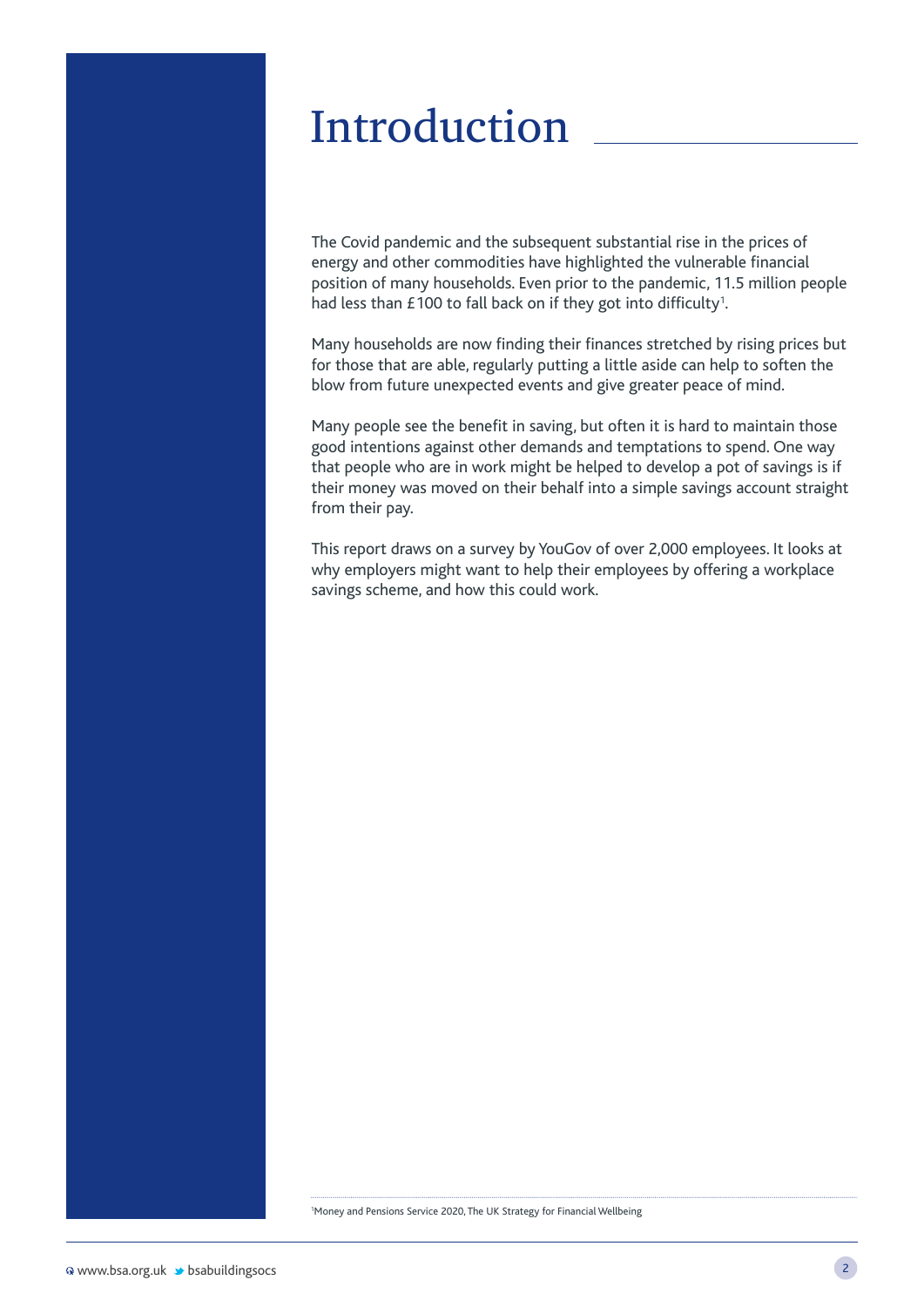## Many employees are under financial strain

#### **61% of employees say keeping up with bills and credit commitments is a burden**

Our research shows that at the start of 2022, 15% of employees in Britain felt that keeping up with bills and credit commitments was a heavy burden, and another 45% found it somewhat of a burden. Just a third of employees (33%) said it wasn't a burden at all. The survey was conducted in January, and further increases in energy and food prices are expected to put more pressure on household finances through the year.

In addition, 5% of employees said that they would not be able to cover living expenses for a week if they lost their main source of income, 15% would not be able to last a month.

This adds to other research showing that various households have little or no resilience should they experience a shock to their income or a sudden need to spend a sizeable sum of money. As well as the direct impact on their day to day lives and their finances, the lack of resilience can have a detrimental effect on people's mental health, which in turn can impact on other areas of their life, such as work $^{\text{2}}$ .

#### **Over a quarter say money worries have affected their work**

Over a quarter of employees (27%) say that money worries have affected their ability to do their job over the last year. Unsurprisingly, this percentage is higher for those with signs of lower financial resilience: 63% of those that found bills and credit commitments a heavy burden had seen their ability to do their job impeded due to money worries, and 55% of those that would not be able to cover living expenses for a month had seen an impact on their work.

Much research highlights the importance of attitudinal or behavioural factors in determining individuals' financial situations, beyond more obvious factors such as levels of income<sup>3</sup>. We also asked employees whether they thought various statements around money management were good descriptions of their behaviour. These often related to the person's level of self-control, asking whether they felt under pressure to spend like their friends, buying things when they couldn't afford them, or simply preferring spending to saving. People who agreed with these statements were also more likely to say that they had experienced money worries that had affected their ability to do their job.

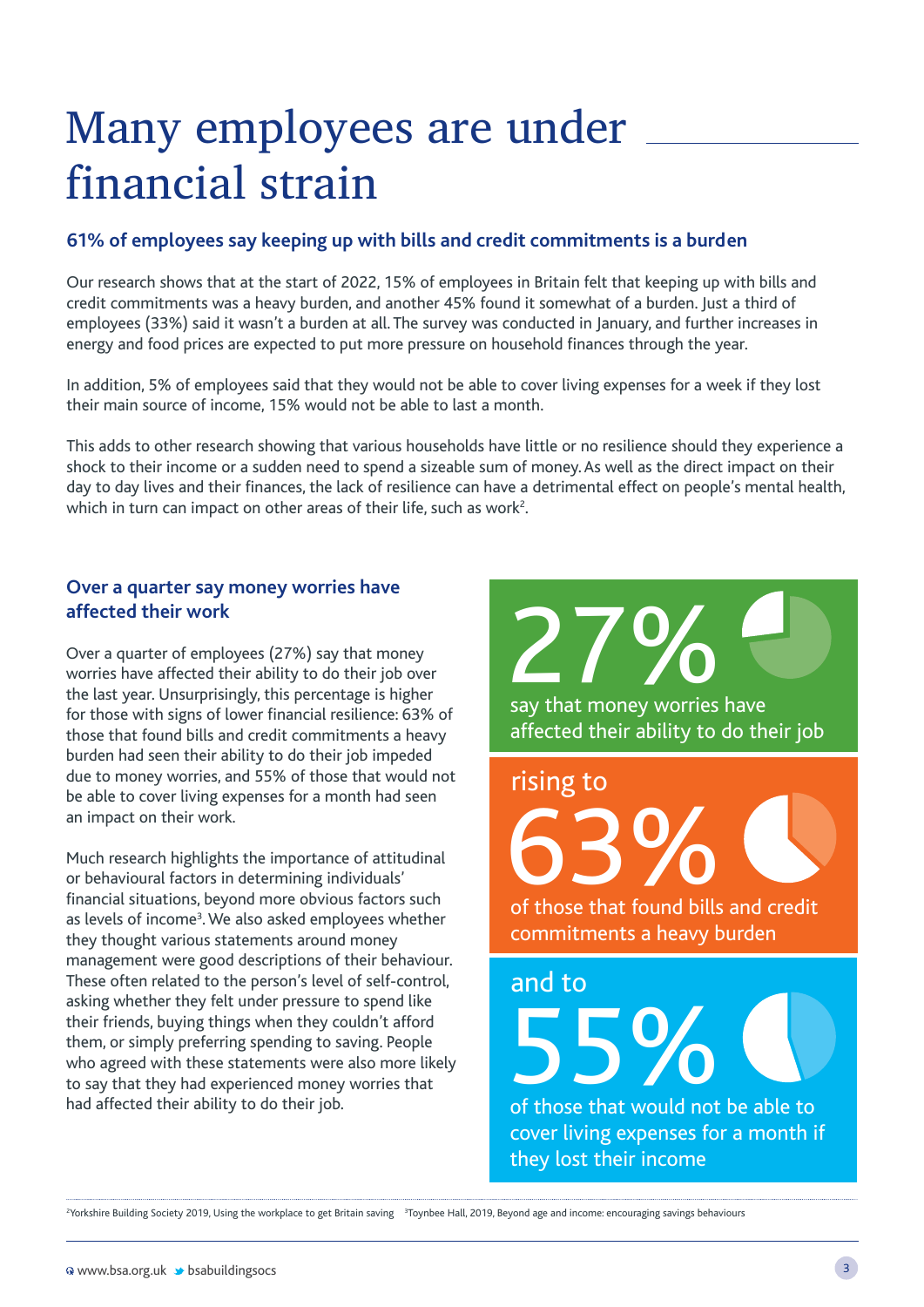#### **People expect their employer to care about their financial wellbeing, but most don't think their employer currently does**

Importantly, employees think their employer has a responsibility to care about their personal financial wellbeing. By financial wellbeing, we mean a person's sense of security and control over their financial future.

Almost two thirds (62%) of employees think that their employers should care about their financial wellbeing. Just 10% disagree.

However, just 24% think that their current employers do care about their financial wellbeing. This gives a **financial wellbeing gap** of **38** percentage points between the proportion that think their employer should care and those that perceive that they do.

38 **percentage points**

 $=$  the financial wellbeing gap



### The financial wellbeing gap is biggest in

- Employees of larger organisations
- Those working in media/marketing/PR & sales, and education sectors
- Younger employees
- Those with low financial resilience
- Those saying they have lower self-control

### However there are no substantial differences across

- Income groups
- **Gender**
- Geographic regions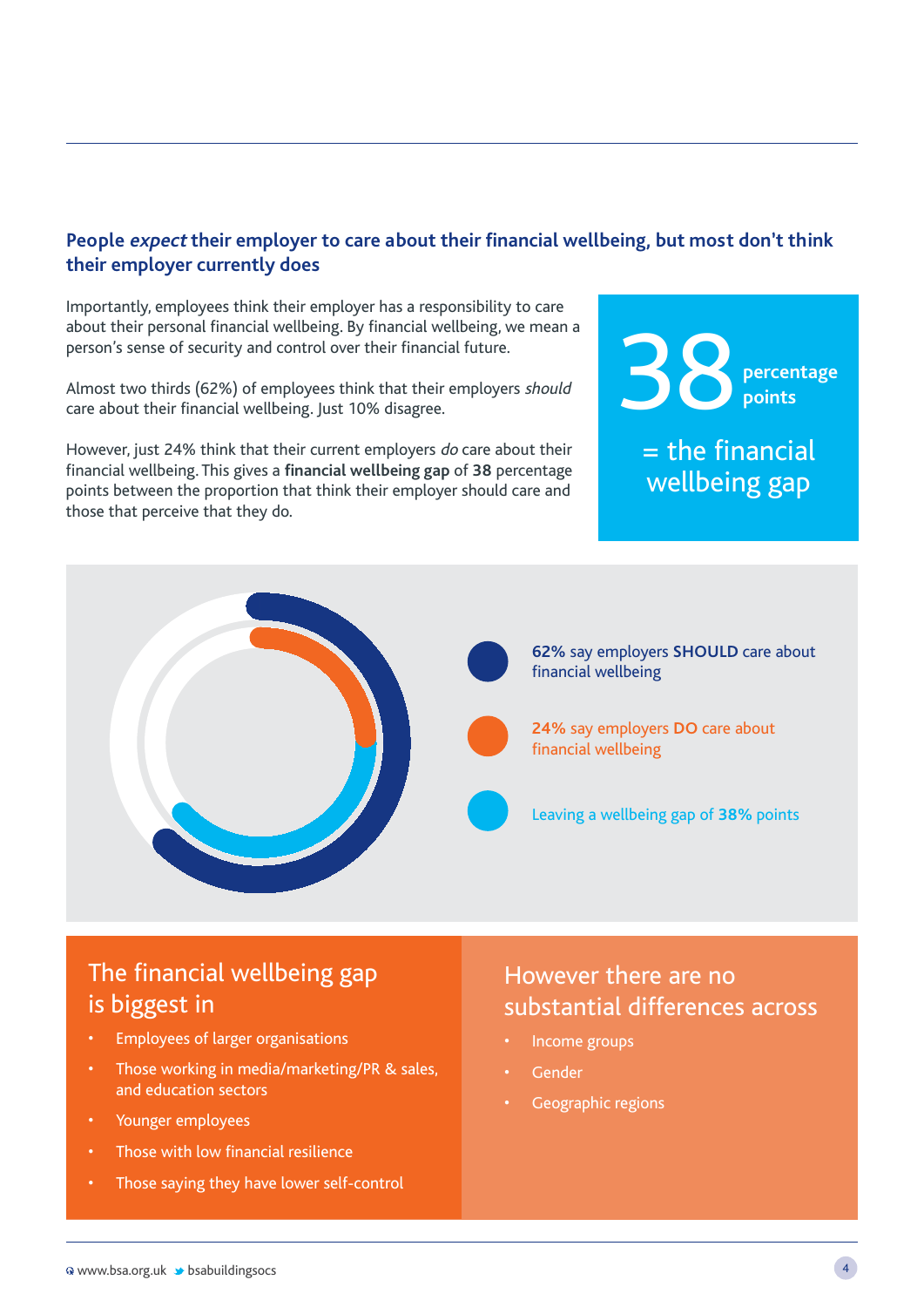# What is the solution?

#### **Workplace savings schemes are a way that employers could help**

Offering workplace savings could be a good way to support employees' financial wellbeing, by helping to boost their resilience to sudden financial shocks.

The financial wellbeing gap is greater among those employees who would be very interested in workplace savings, with nearly four out of five (79%) of them believing their employer should care about their financial wellbeing, a gap of 51 percentage points over the proportion who think their employers currently do care (28%). This contrasts to a gap of just 26 percentage points for employees who are not at all interested in workplace saving (44% less 18%)

51

**percentage points**

 $=$  the financial wellbeing gap among employees who are very interested in workplace savings

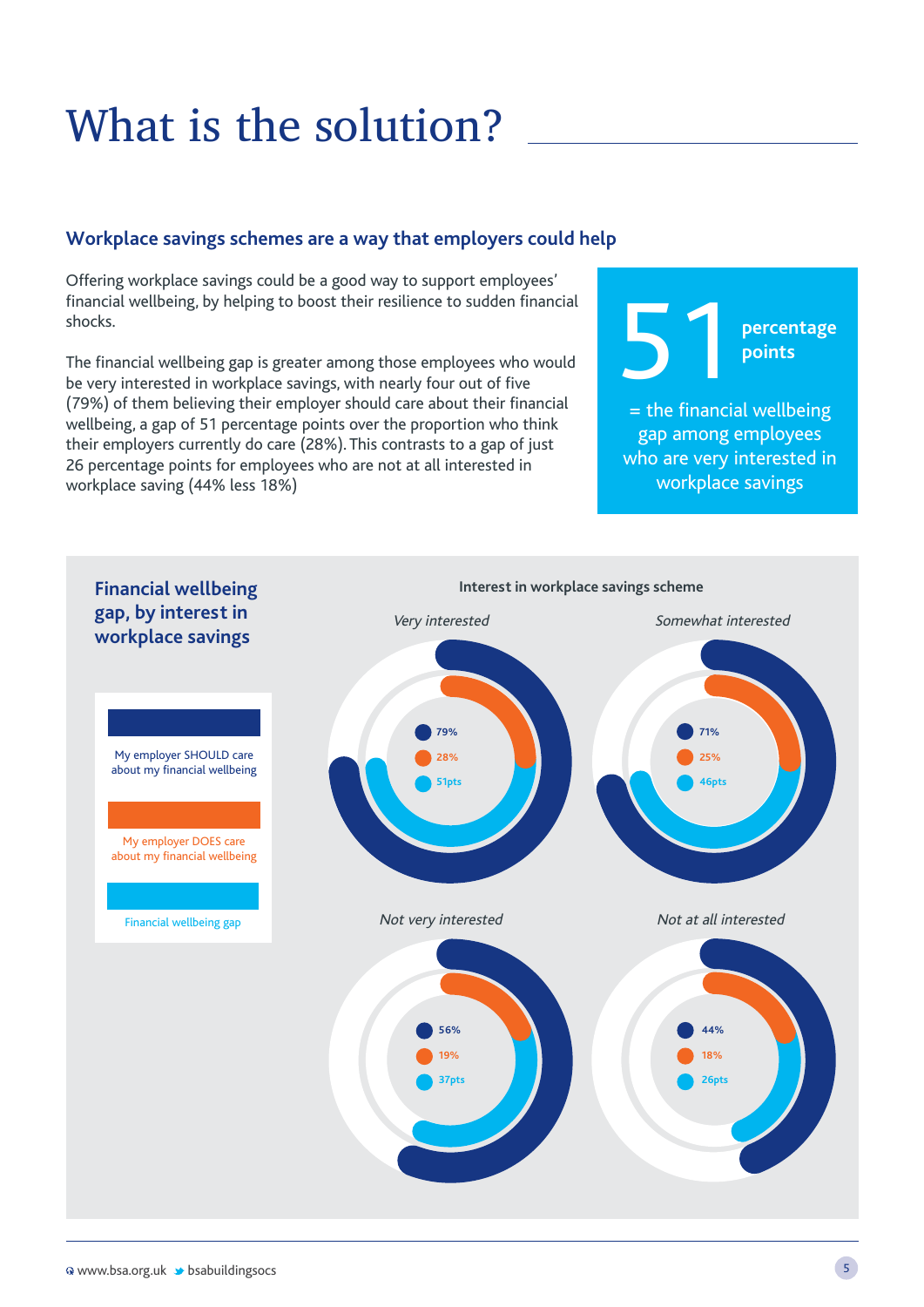Half (50%) of employees who aren't currently offered a workplace savings scheme would be interested in taking part if one were to be offered by their employer. This rises to 60% of those who say that money worries have affected their ability to do their job compared to 47% who say they haven't had money worries that affected their work.

Workplace saving would help those that show signs of financial stress to boost their resilience. The most common reason for using workplace savings given by those employees who say that keeping up with bills and credit commitments is a heavy burden was to build a savings buffer for emergencies or unplanned spending. In contrast the most common purpose for those for whom bills are not a burden at all is building up savings but for no specific reason.

## **What is workplace savings?**

**Workplace savings** is where an agreed amount is taken out of an employee's pay packet and put into a savings account with a financial services provider such as a building society, credit union or bank on their behalf. It is sometimes called Payroll Deduction.





### **How it typically works**

The employee opens an account with the chosen provider and tells their Payroll how much they want to put aside each month. This is all they need to do.

The employer's Payroll department then deducts the chosen amount from their pay packet from their after-tax pay.

The employer transfers all the participating employees' savings to the financial services provider, and they allocate the relevant amounts to the individual employees' saving accounts.

Pay packet by pay packet, more is gradually accumulated into the employee's workplace savings account without them having to do anything. The employee can access the savings whenever they want, for whatever they need.

### **For an employee, workplace savings is:**

#### **Simple:**

An easy way to save as you don't have to think about it

#### **Flexible:**

As you can change the amount you save each month. You can access the savings whenever you want, to use for whatever you want.

#### **Low risk:**

Workplace savings schemes typically offer a simple instant access account, so you aren't locking your money away. And your savings will benefit from the coverage of the Financial Services Compensation Scheme (FSCS) at the building society, credit union or bank in the usual way, which insures your savings up to £85,000 per provider.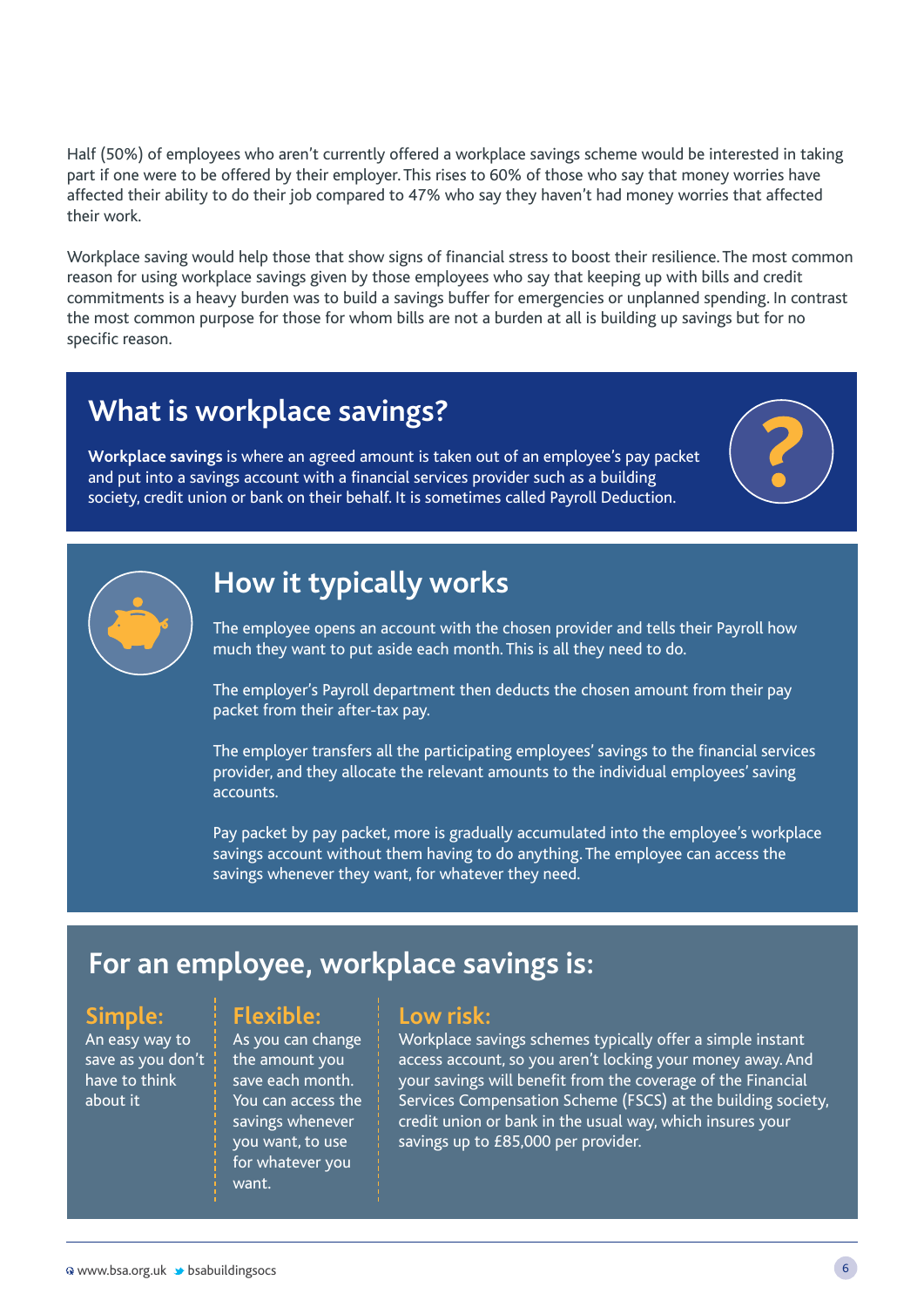## **There can be some misconceptions around workplace savings.**

## **Here are some things that workplace savings isn't:**

**The savings are not held by your employer.**  financial services provider, like any other savings account you open yourself. So your employer doesn't know how much you have in savings. And there is no impact if you leave your employer, it is still your savings account and your savings.

**It is not a tax advantaged way of saving.**

Unlike pension saving, which is deducted from your earnings before tax, workplace savings are taken workplace savings does not affect your pension arrangements in any way, and if you have to make other savings accounts.

#### **It is probably not going to offer the highest returns on your savings.**

As the main benefit of workplace saving is the ease of accumulating a pot of savings, often in an instant access account, there may be alternatives that would earn higher rates of interest. Once you have built up a savings pot via workplace savings, there is nothing to stop you moving some or all of it to another account. People who are experienced savers may prefer to keep managing their own savings and investments and see little benefit in payroll deductions.

## **What is it about workplace savings that really helps some people?**

**Numerous research has found a significant role for psychological or behavioural factors in people's decisions.4 These factors help to explain why people sometimes make decisions that aren't always in their best interest, such as spending more money than they can really afford. A workplace savings scheme works with these psychological factors so that they don't prevent people from building up a pot of savings. Two features are particularly important:**

**Making the decision to save in advance:** People often have the best intentions to save, but when they have an opportunity to spend the money right there, right then, it can be hard to resist. By getting the employee to commit in advance to save directly out of their pay packet, people can act on their best intentions before temptation arises.

**Savings are deducted before they are missed:**  As the saving is deducted via Payroll before the pay goes into the employee's bank account or purse, they don't get the sense of giving up spending that money on other things.

4 For a summary see FCA, 2013, Applying behavioural economics at the Financial Conduct Authority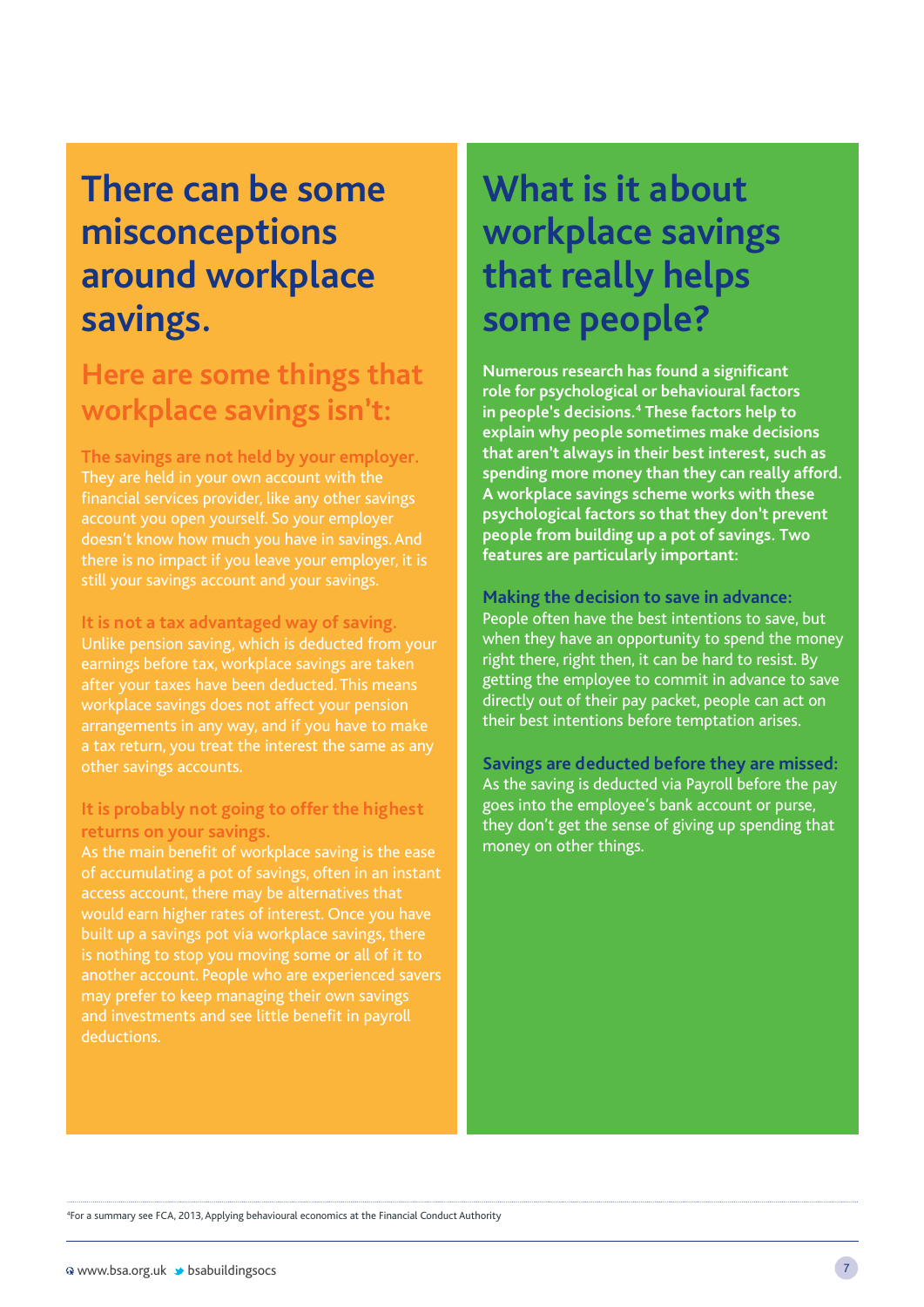#### **ScotWest Credit Union and North Lanarkshire Council**

ScotWest Credit Union has partnered with North Lanarkshire Council to provide a workplace savings scheme to the council's employees. Ian Stanger is responsible for People & Organisation Development at the council. He said:

"At North Lanarkshire Council we appreciate the importance of the financial wellbeing of all of our colleagues and we understand the impact that money worries can have on their personal lives as well as their working lives.

"Payroll deduction through Scotwest Credit Union has been a simple and straightforward way of providing our employees access to a safe and easy way of saving directly from their salaries. With their finances being understandably a personal and private subject, it has been beneficial for our employees to be engaging directly with Scotwest on any queries or changes to their savings and lending rather than speak to us as their employer.

"The service is free and is simple and easy for our personnel team to manage with a minimal impact on their time. Working alongside Scotwest to promote the service across the council has been just as easy with the option of visits as well as online and printed marketing materials."





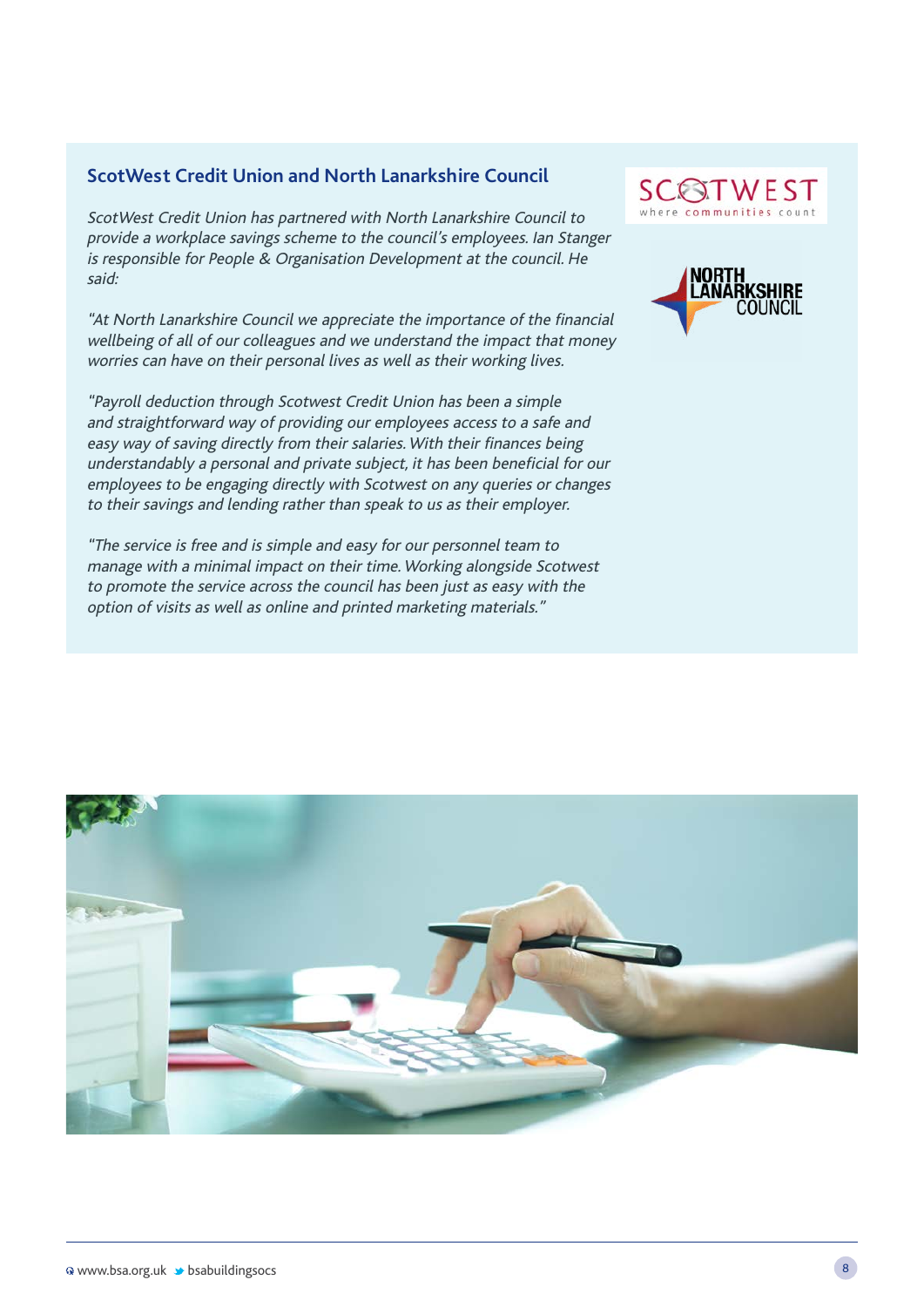# Workplace savings helps to foster new savings habits

#### **Workplace savings supports rather than detracts from existing savings activity, especially pensions savings**

The employees we surveyed who weren't currently offered workplace savings schemes but were interested in taking it up were much more likely to say that any saving they did through workplace savings would be **in addition** to their current saving activity, or would in fact be their first formal saving.

This was particularly the case in relation to their pension saving. 81% said that the workplace saving would be in addition to their pension, and 6% said that the workplace saving would be their first formal saving. Just 3% said they would reduce their pension saving by the amount they saved through workplace saving, and 2% said they would stop saving in their pension and just use workplace saving. Even these small proportions show the need for some information to be provided with workplace savings schemes on the relative benefits of and reasons for pensions saving relative to savings for shorter term goals.

For cash savings, workplace savings would be the first formal saving that 13% of the employees had made, showing the potential for the scheme to boost these employees' financial resilience. 50% say that the savings would be in addition to their current cash savings. A sizeable 21% would offset the savings made via workplace savings by reducing their cash saving into other accounts, and 5% would stop other cash saving altogether.

The median amount that people who said they were interested in using workplace savings would put aside through the scheme was £100 a month. If this was the case and they saved this amount each month, they would have £1,200 pot of savings after a year plus any interest earned.

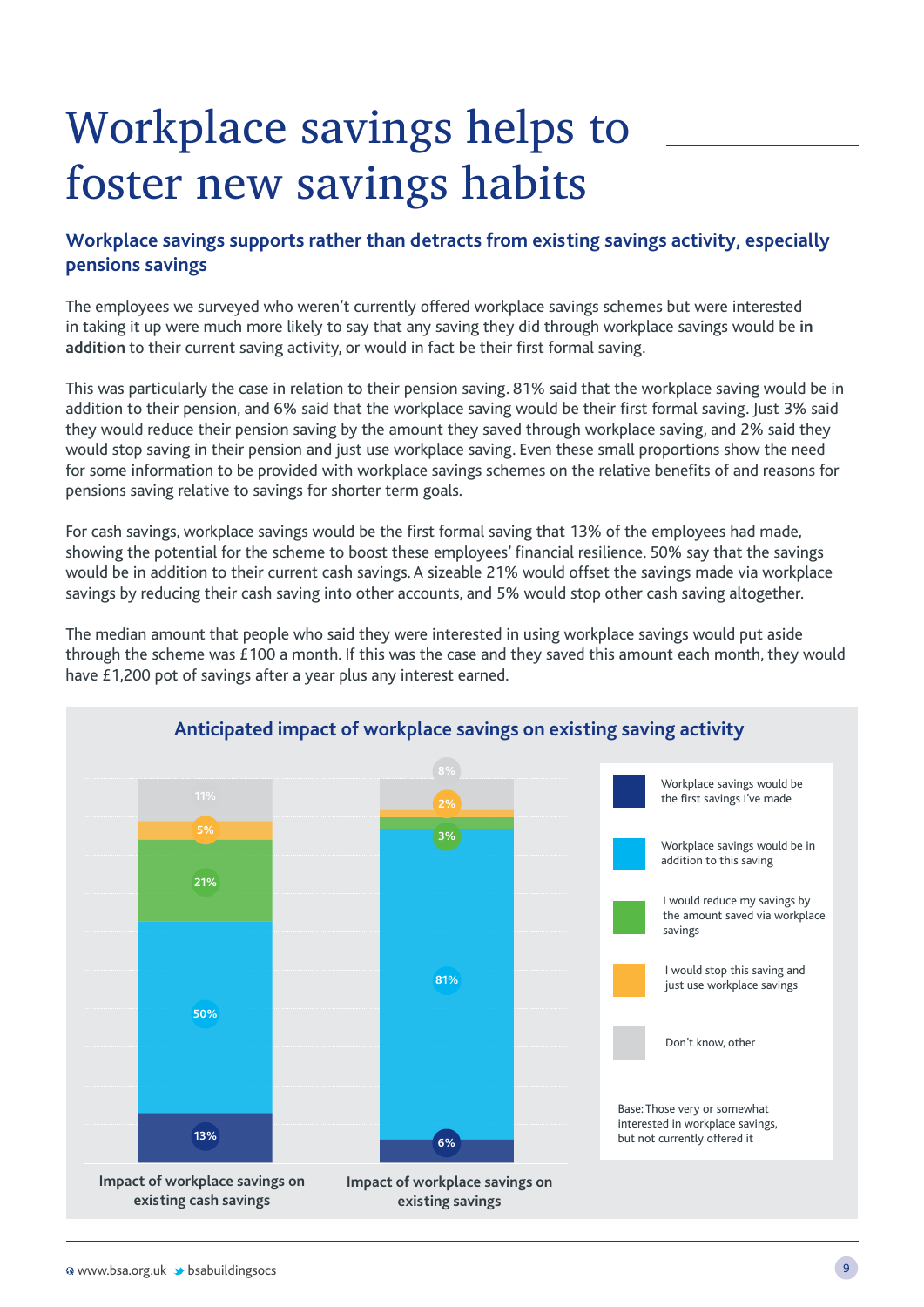Most employees felt that signing up for workplace savings schemes should be optional. Over half of employees (54%) would be displeased if they were signed up automatically.

We asked employees what could encourage them to participate in workplace savings. Employees generally felt that anything that was certain to increase the amount saved, whether a matched payment from the Government (89%), a good interest rate (86%), an opening contribution from the employer (85%), an end of year bonus (85%), a reward for regular saving (83%), or a tax incentive would help (82%). A prize draw, implying there was just a chance of winning, was seen as less of an incentive (49%).

#### **The bottom line**

Many people find keeping up with bills and credit commitments a burden, and this is only likely to intensify as general price inflation rises over coming months. For those that are able to put some money aside, workplace savings could help to increase their future resilience to sudden changes in income or expenditure, improving their financial wellbeing and reducing the detrimental impact of money worries on their work.

Many credit unions and a number of building societies offer this type of account, and several building societies are actively exploring how they can help in this area.

#### **Yorkshire Building Society and Salary Finance**

Saving direct from salary is a way we at Yorkshire Building Society can support those who would otherwise struggle to put something aside. We have continued our partnership with Salary Finance, which has enabled 1,305 people to save in 2021. For many, this account is their only means of saving.

The Salary Finance/Yorkshire Building Society initiative aims to help make it easier for people to start a savings habit. Employees choose a regular amount of money to save and deposits are taken directly from their salary. This allows savings to be kept separate from day-to-day spending. However, money can still be accessed and withdrawn at any time, without loss of interest, if it's needed.

Baroness Ros Altmann, Consumer Champion and former Pensions Minister, said: "Salary Finance and Yorkshire Building Society launched an initiative that can enable employers to … improve the financial confidence and resilience of workers across the UK."

All figures, unless otherwise stated, are from YouGov Plc. Fieldwork was undertaken between 6th - 13th January 2022. The survey was carried out online using YouGov's Employee Omnibus. Total sample size was 2003 adults. The sample is made up of employees in the private sector, who are ranked as middle managers or below, and work in businesses with 2 or more employees. The figures have been weighted and are representative of British business size.

#### **S** YORKSHIRE **BUILDING SOCIETY**